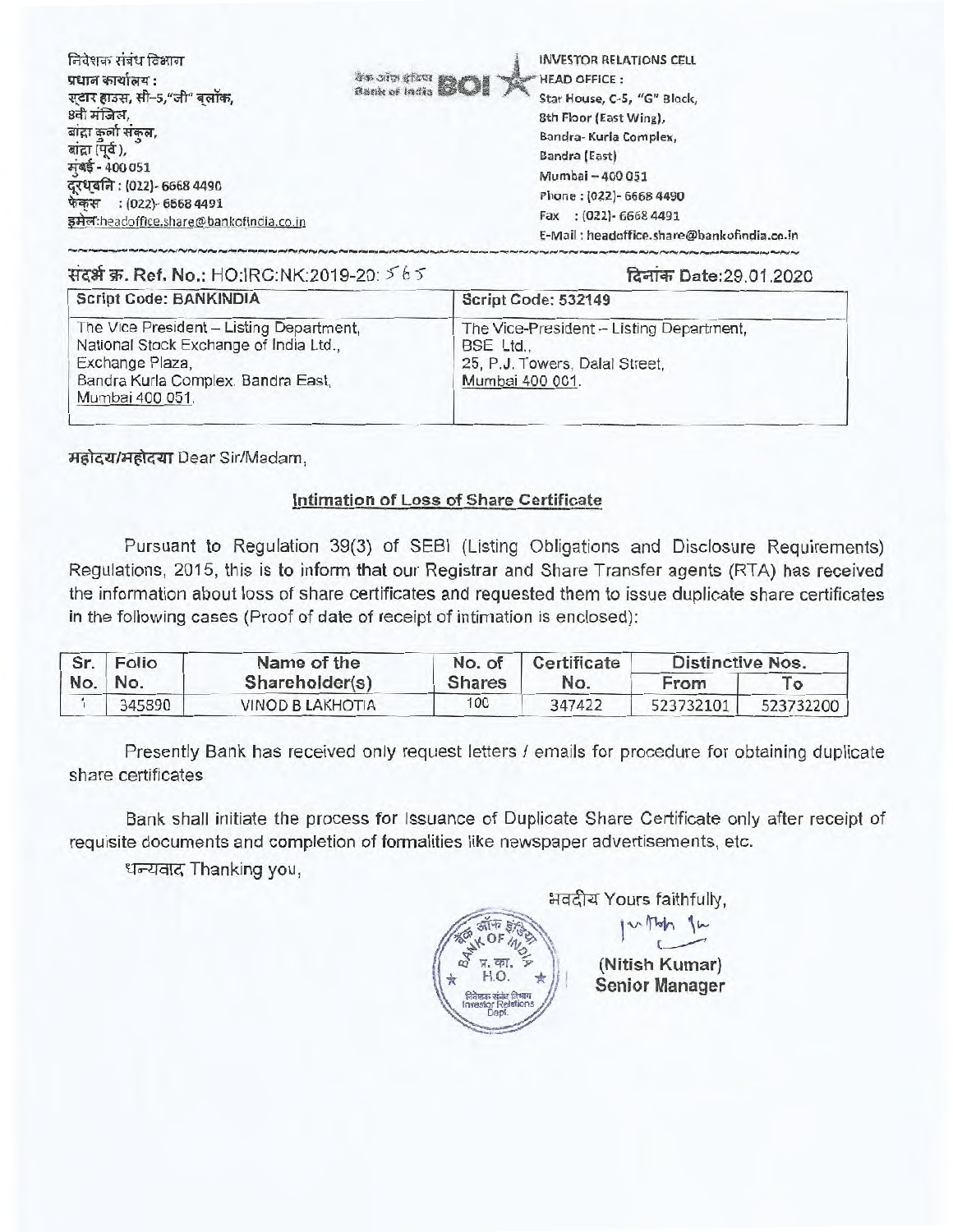$\leftarrow$ 

 $\sum$ 

|  | [External] Duplicate Share Intimations Received On: 20200127 |  |  |  |
|--|--------------------------------------------------------------|--|--|--|
|--|--------------------------------------------------------------|--|--|--|

| X DELETE | <b>EM REPLY</b> | <b>KEPLY ALL</b> | $\rightarrow$ FORWARD | 0.0.0 |
|----------|-----------------|------------------|-----------------------|-------|



bssduplicate <bssduplicate@bigshareonline.com> Mon 27/01/2020 20:10 Mark as unread

To: Rajeev Bhatia; Investor Relations Department;

Cc: Vijay <vijay@bigshareonline.com>; Jibu <jibu@bigshareonline.com>; bhagwan <bhagwan@bigshareonline.com>;

0) 1 attachment

508208.pdf

Caution: This email originated from a source outside Bank of India. Do not click

Dear Sir/Ma'am,

Please be informed that in terms of the provisions of the SEBI (LODR) Regulations, 2015, the Company is required to submit information regarding loss of share certificates and issue of duplicate certificates, to the stock exchange within two days of its getting information. Further, the said intimation has to be filed only through the mode of NEAPS filing for NSE and on listing.bseindia.com for BSE and not via hard copy submission.

Accordingly, we are sharing herewith the receipt of the following request for loss of share certificate of the Company by shareholders, to enable you to comply with the said regulatory requirement within the timelines prescribed.

| <b>Client Name</b>     | Cert. No | Dist. No From Dist. NO. To Folio No. Quantity |                     |        | Name                 |
|------------------------|----------|-----------------------------------------------|---------------------|--------|----------------------|
| BANK OF INDIA - EQUITY | 347422   |                                               | 523732101 523732200 | 345890 | 100 VINOD B LAKHOTIA |

Regards,Should you have any queries in respect of the aforesaid instruction kindly revert back.

Bigshare Services Pvt. Ltd.

 $\frac{1}{2} \frac{1}{2} \frac{1}{2} \frac{1}{2} \frac{1}{2} \frac{1}{2} \frac{1}{2} \frac{1}{2} \frac{1}{2} \frac{1}{2} \frac{1}{2} \frac{1}{2} \frac{1}{2} \frac{1}{2} \frac{1}{2} \frac{1}{2} \frac{1}{2} \frac{1}{2} \frac{1}{2} \frac{1}{2} \frac{1}{2} \frac{1}{2} \frac{1}{2} \frac{1}{2} \frac{1}{2} \frac{1}{2} \frac{1}{2} \frac{1}{2} \frac{1}{2} \frac{1}{2} \frac{1}{2} \frac{$ 

### **BSS DUPLICATE**

 $\left\langle \right\rangle$ 

Alert:External Mail! Exercise caution while opening URL/attachment.